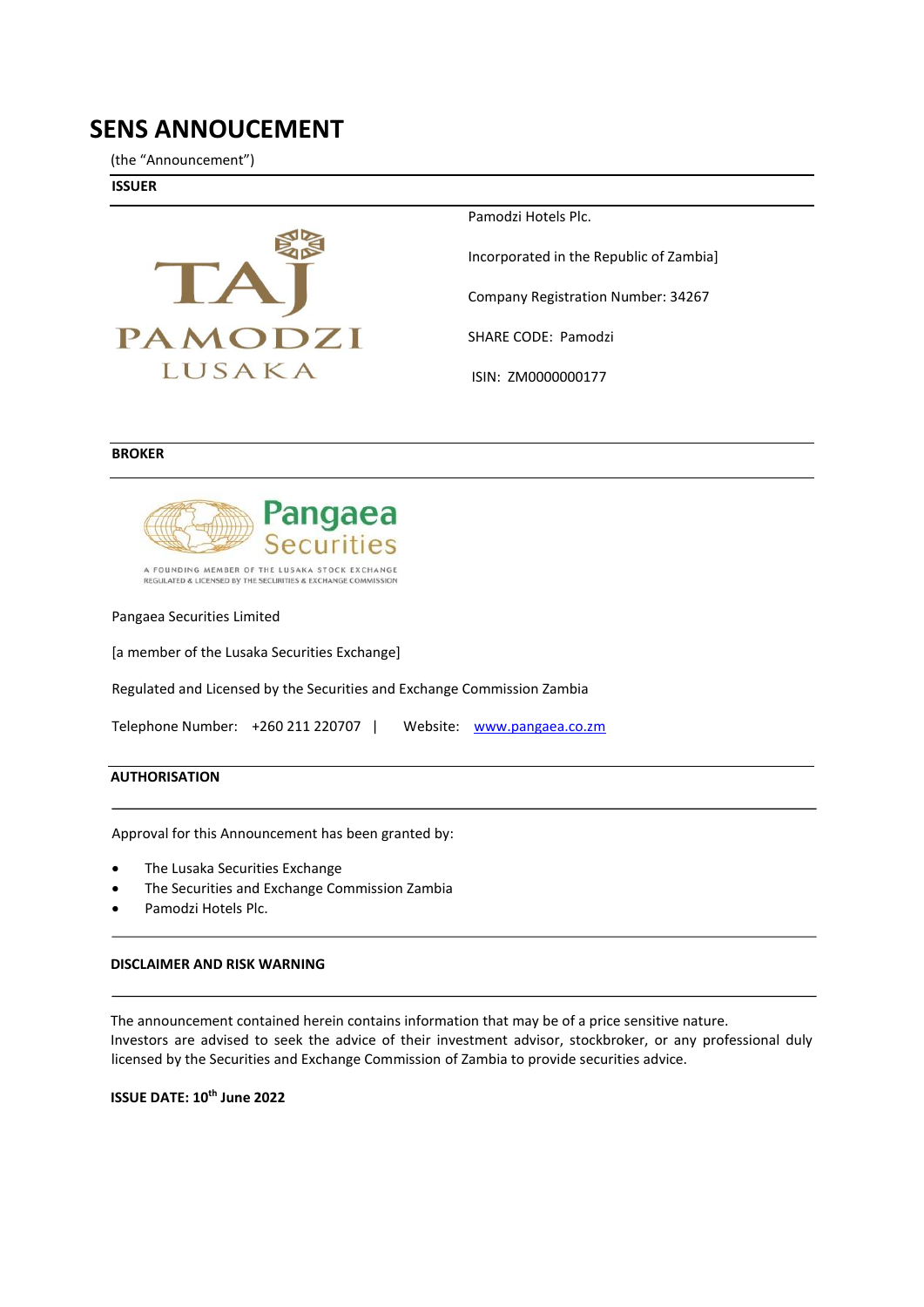

(Incorporated in the Republic of Zambia) Company Registration No: 34267 Share Code: Pamodzi ISIN: ZM0000000177 ("Pamodzi" or "the Company")

### **AUDITED FINANCIAL RESULTS FOR THE YEAR ENDED 31ST MARCH 2022**

In compliance with the requirements of the Securities Act No 41 of 2016 and the Listing Rules of Lusaka Securities Exchange, Pamodzi Hotels Plc, announces the audited financial results for the year ended 31<sup>st</sup> March, 2022.

## **Statement of Financial Performance**

|                            | <b>Audited</b><br>Year ended<br>31-3-2022<br>ZMW'000 | <b>Audited</b><br>Year ended<br>31-3-2021<br>ZMW'000 |
|----------------------------|------------------------------------------------------|------------------------------------------------------|
| Revenue                    | 54,432                                               | 15,386                                               |
| <b>EBITDA</b>              | (3,037)                                              | (29, 313)                                            |
| <b>Finance Cost</b>        | (5, 312)                                             | (2, 227)                                             |
| (Loss) / Profit before Tax | (19, 469)                                            | (44, 904)                                            |
| (Loss) / Profit after Tax  | (19, 469)                                            | (36,696)                                             |
| Loss per share (Kwacha)    | (0.19)                                               | (0.37)                                               |

### **ABRIDGED STATEMENT OF FINANCIAL POSITION AS AT 31 st MARCH 2022**

|                                | <b>Audited</b><br>As at<br>31-03-2022<br>ZMW'000 | <b>Audited</b><br>As at<br>31-3-2021<br>ZMW'000 |  |
|--------------------------------|--------------------------------------------------|-------------------------------------------------|--|
| <b>ASSETS</b>                  |                                                  |                                                 |  |
| <b>Current Assets</b>          | 18,136                                           | 11,961                                          |  |
| Property, plant and equipment  | 42,754                                           | 47,594                                          |  |
| <b>TOTAL ASSETS</b>            | 60,890                                           | 59,555                                          |  |
| <b>LIABILITIES</b>             |                                                  |                                                 |  |
| <b>Current Liabilities</b>     | 47,130                                           | 66,392                                          |  |
| <b>Non-Current Liabilities</b> | 40,861                                           | 795                                             |  |
| <b>TOTAL LIABILITIES</b>       | 87,991                                           | 67,187                                          |  |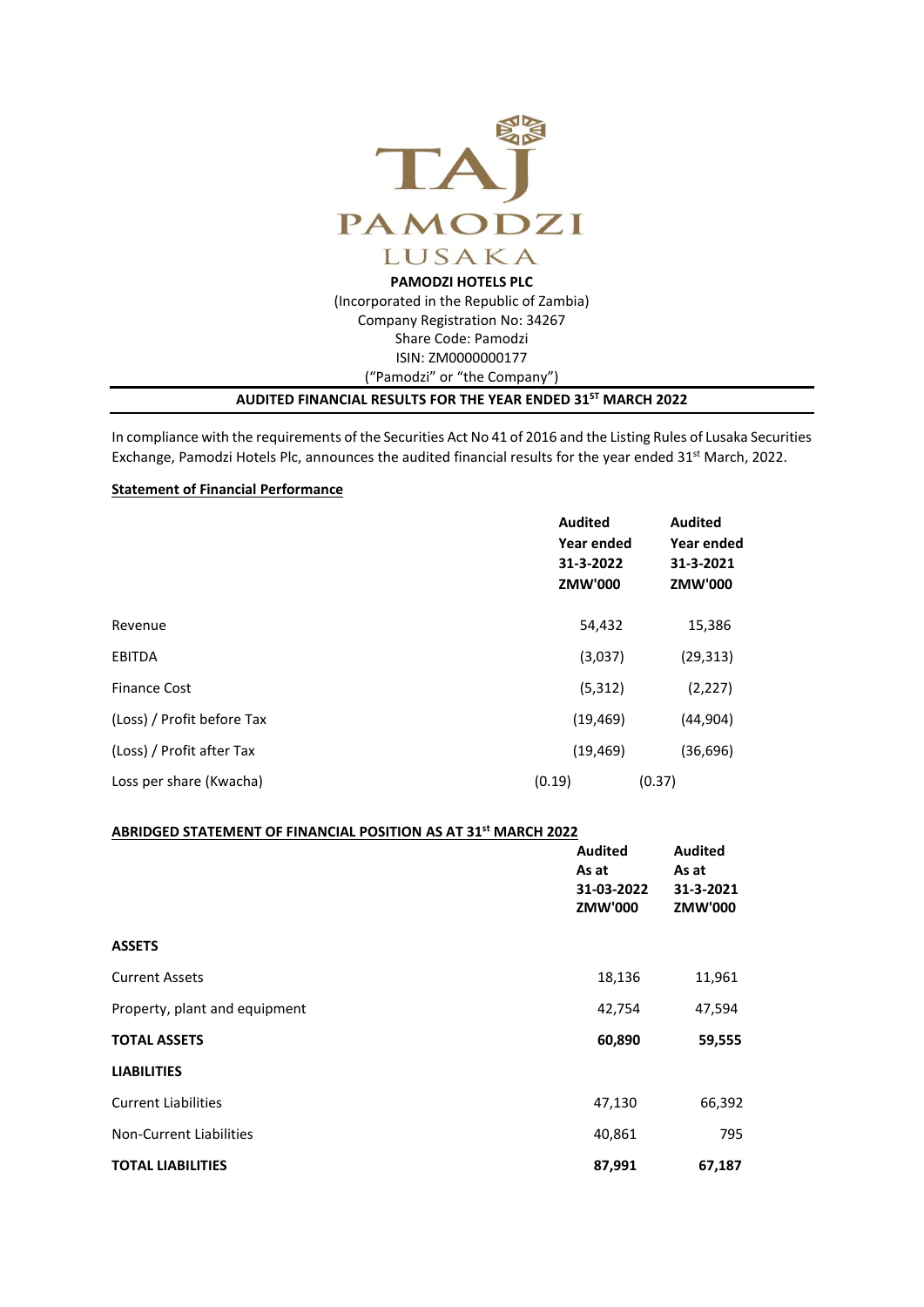# **EQUITY**

| Shareholders' Funds                 | (27, 101) | (7,632) |
|-------------------------------------|-----------|---------|
| <b>TOTAL EQUITY AND LIABILITIES</b> | 60.890    | 59.555  |

### **STATEMENT OF CASH FLOWS**

|                                                      | <b>Audited</b><br>Year ended<br>31-03-2022<br>ZMW'000 | <b>Audited</b><br>Year ended<br>31-3-2021<br>ZMW'000 |
|------------------------------------------------------|-------------------------------------------------------|------------------------------------------------------|
| Cash generated from Operating activities             | (8, 762)                                              | (21, 714)                                            |
| Cash flows from investing activities                 | 5,641                                                 | (12, 912)                                            |
| Cash flows from Financing activities                 | 44,679                                                | (2,687)                                              |
| Net (decrease)/increase in cash and cash equivalents | 41,558                                                | (37, 314)                                            |
| Cash and cash equivalents at beginning of the year   | (37, 347)                                             | (32)                                                 |
| Cash and cash equivalents at the end of the year     | 4,211                                                 | (37, 347)                                            |
| Comprising:                                          |                                                       |                                                      |
| Cash and Bank balances                               | 4,211                                                 | 1,516                                                |
| <b>Bank Overdraft</b>                                |                                                       | (38, 863)                                            |
| <b>Total</b>                                         | 4,211                                                 | (37, 347)                                            |

| <b>STATEMENT OF CHANGES IN EQUITY</b>                |                          |                         |                                                         |           |
|------------------------------------------------------|--------------------------|-------------------------|---------------------------------------------------------|-----------|
| As at 31 <sup>st</sup> March 2022<br><b>ZMW '000</b> | <b>Issued</b><br>Capital | <b>Share</b><br>Premium | (Accumulated<br>losses)/<br><b>Retained</b><br>earnings | Total     |
| Balance at 1 <sup>st</sup> April 2020                | 1,000                    | 3,992                   | 24,072                                                  | 29,064    |
| Loss for the period                                  |                          |                         | (36,696)                                                | (36, 696) |
| Dividends paid                                       |                          |                         |                                                         |           |
| Balance at 31 <sup>st</sup> March 2021               | 1,000                    | 3,992                   | (12, 624)                                               | (7,632)   |
| Balance at 1 <sup>st</sup> April 2021                | 1,000                    | 3,992                   | (12, 624)                                               | (7,632)   |
| Loss for the period                                  |                          |                         | (19, 469)                                               | (19, 469) |
| Dividends paid                                       |                          |                         |                                                         |           |
| Balance at 31 <sup>st</sup> March 2022               | 1,000                    | 3,992                   | (32,093)                                                | (27,101)  |